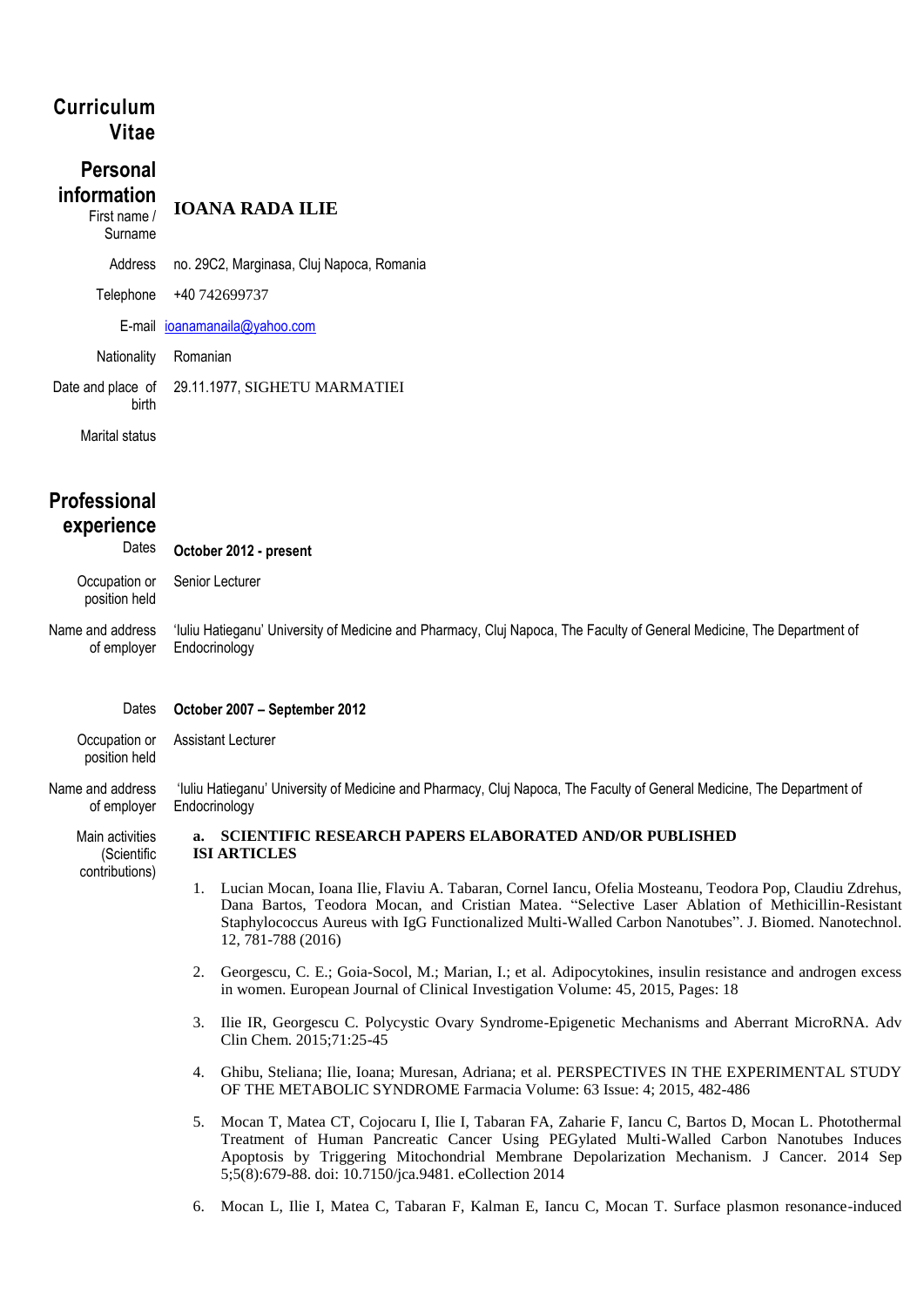photoactivation of gold nanoparticles as bactericidal agents against methicillin-resistant Staphylococcus aureus. Int J Nanomedicine. 2014 Mar 22;9:1453-61. doi: 10.2147/IJN.S54950. eCollection 2014.

- 7. Mocan L, Ilie I, Tabaran FA, Dana B, Zaharie F, Zdrehus C, Puia C, Mocan T, Muntean V, Teodora P, Ofelia M, Marcel T, Iancu C. Surface plasmon resonance-induced photoactivation of gold nanoparticles as mitochondria-targeted therapeutic agents for pancreatic cancer. Expert Opin Ther Targets. 2013 Dec;17(12):1383-93. doi: 10.1517/14728222.2013.855200. Epub 2013 Nov 5
- 8. Ilie I, Ilie R, Mocan T, Tabaran F, Iancu C, Mocan L. Nicotinamide-functionalized multiwalled carbon nanotubes increase insulin production in pancreatic beta cells via MIF pathway. Int J Nanomedicine. 2013;8:3345-53. doi: 10.2147/IJN.S48223. Epub 2013 Aug 30.
- 9. Ilie IR, Marian I, Mocan T, Ilie R, Mocan L, Duncea I, Pepene C. Ethinylestradiol30ug-drospirenone and metformin: could this combination improve endothelial dysfunction in polycystic ovary syndrome? BMC Endocr Disord. 2012 Jun 19;12(1):9
- 10. Ilie I., Ilie R., Mocan T, Bartos D, Mocan L.: "The influence of nanomaterials on stem cell differentiation designing an appropriate nanobio-interface", International Journal of Nanomedicine, 2012;7:2211-25
- 11. Duncea, I.; Crisan, L.; Ilie, I.; et al.: "Cytotoxic T-Lymphocyte Antigen 4 (Ctla-4)-1661 A/G and-658 C/T Gene Polymorphisms in Autoimmune Thyroid Diseases: A Pilot Study", Acta Endocrinologica-Bucharest Vol 7 (3), 413-423, JUL-SEP 2011
- 12. Biris, A.R., Ardelean, S., Lupu, D., Misan, I., Iancu, C., Bartos, D.M., Ilie, I.R., Dervishi, E., Xu, Y., Biswas, A., Biris, A.S : "Studies on near infrared optical absorption, Raman scattering, and corresponding thermal properties of single- and double-walled carbon nanotubes for possible cancer targeting and laser-based ablation", Carbon, 49 (13), 4403-4411, 2011
- 13. F. Zaharie, L. Mocan, T. Mocan2, C. Tomus, V. Hodor, N. Al Hajjar, D. Munteanu, I. Puia1, O. Bala, R. Zaharie, O. Ilie, D. Bartos, A. Bartos, L. Vlad, C. Iancu: "Managementul chirurgical în urgentã al ocluziilor prin cancere colonice si rectale"( "The surgical management of oclusions in colonci and rectal cancer in emergency situations"), Chirurgia, 106 (4), 479-484, 2011
- 14. Mocan L, Tabaran F, Mocan T, Bele C, Orza A, Lucan C, Stiufiuc R, Manaila (Ilie) I, Ferencz I, Iancu D, Zaharie F, Vlad L, Iancu C "Selective ex vivo photothermal ablation of human pancreatic cancer with albumin functionalized multi-walled carbon nanotubes", Int J Nanomedicin, 28;6:915-928, 2011
- 15. Carmen E. Pepene, Ioana Ilie, Ioan Marian, Ileana Duncea: "Circulating osteoprotegerin and soluble receptor activator of nuclear factor kappa β ligand in polycystic ovary syndrome: relationships to insulin resistance and endothelial dysfunction", European Journal of Endocrinology, vol 164, 61-68, 2011
- 16. Ioana R.Ilie, Carmen E. Pepene, Ioan Marian, Teodora Mocan, Georgeta Hazi, Gheorghe Dragotoiu, Razvan Ilie, Lucian Mocan and Ileana Duncea:"The polycystic ovary syndrome (PCOS) status and cardiovascular risk in young women", Central European Journal of Medicine, vol 6 (1), 64-75, 2011
- 17. .T. Mocan, S. Clichici, L. Agoşton-Coldea, L. Mocan, Ş. Şimon, I.R.Ilie, AR Biriş, A. Mureşan: "Implications of oxidative stress mechanisms in toxicity of nanoparticles", Acta Phisiologica Hungarica, vol 97(3), 247-255, September 2010
- 18. Iancu C, Ilie IR, Georgescu CE, Ilie R, Biris AR, Mocan T, Mocan L, Zaharie F, Todea-Iancu D, Susman S, Rus Ciuca D, Biris AS "Applications of Nanomaterials in Cell Stem Therapies and the Onset of Nanomedicine", Particulate Science and Technology, 27: 6, 562 — 574, November 2009
- 19. Pepene C, Ilie IR, Seceleanu A, Gherghel D, Duncea I: "Co-existence of euthyroid Graves ophthalmopathy and isolated ocular myasthenia in a patient with vitiligo: a challenging diagnosis of auto-immune polyglandular syndrome-3C", Neuro-Ophthalmology, vol 33 (5), 268-272, October, 2009
- 20. Carmen E. Pepene, Ioana Ilie, Dan Mihu, Horatiu Stan, Silviu Albu, Ileana Duncea: "Pituitary abcess followed by empty sella syndrome in an adolescent girl", Pituitary, vol 13 (4), 385-389, 2010
- 21. Carmen Georgescu, Ioana Ilie, A. Paul, D. Mihu, Ioana Duncea, Teodora Mocan, Ileana Duncea:"Value of quantitative heel and proximal phalanges ultrasonograph versus dual X-ray absorptiometry in women aged 24-80 years", Acta Endocrinologica (Buc), vol IV (3) 297-308, 2008
- 22. Ioana Ilie, Carmen Georgescu, Ileana Duncea, Razvan Ilie: "Vascular abnormalities and low-grade chronic inflammation in women with polycystic ovary syndrome: relationships with insulin resistance, obesity and hyperandrogenemia", Central European Journal of Medicine, vol 3(3), 257-270, September, 2008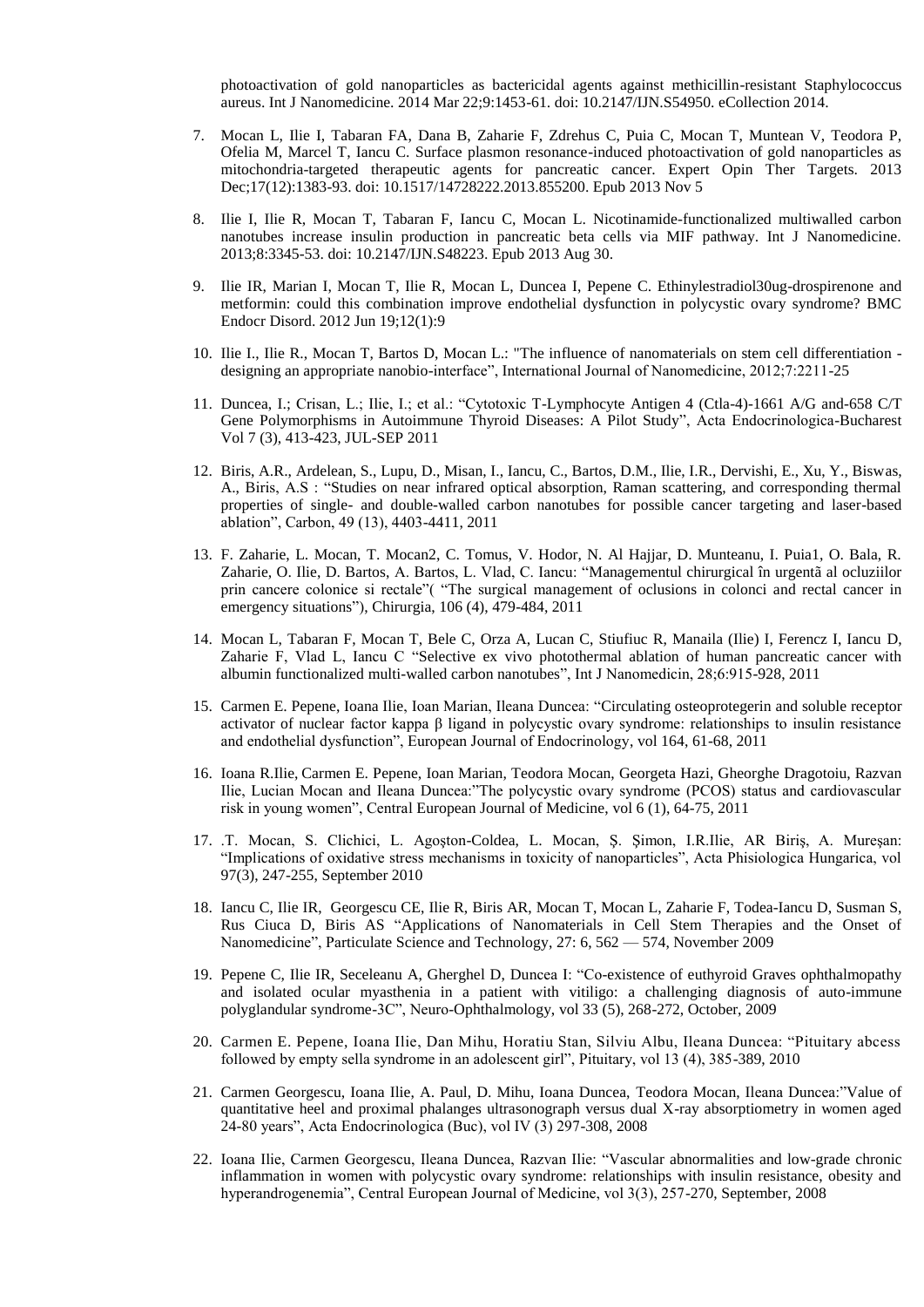#### **NON-ISI ARTICLES (BDI articles)**

- 1. Ilie IR, Ilie R, Mocan T. "Asian plants as a promising alternative to classic drugs in postmenopausal osteoporosis: A review of literature from clinical perspective", Journal of Medicinal Plants Research, 6(18): pp. 3399 – 3406, 7 pg., 16 May 2012
- 2. Georgescu CE, Ilie IR, Brad C, Duncea I.: "Association between body composition and bone mineral density in healthy, non-obese, young Romanian adults and effects of menopause", Maedica (Buchar), 5(1): pp. 24-7, 4 pg., January 2010
- 3. Ilie IR & Ilie R. "Cytokines and Endometriosis the Role of Immunological Alterations", Biotechnology, Molecular Biology and Nanomedicine; 1(2): 1-7, 2013
- 4. Coman C, Tabaran F, Ilie I, Matea C, Iancu C, Mocan L and Mocan T. "Assessment of Silver Nanoparticles Toxicity in Human Red Blood Cells Using ELISA and Immunofluorescence Microscopy Techniques ". BMBN; 1(1): 61-65, 2013
- 5. Ilie IR & Ilie R. "Towards in Vitro Generation of Functional Insulin Producing Cell Lineage for Diabetes Therapy". BMBN; 1(1): 44-52, 2013
- 6. Ilie IR & Ilie R. "Models of Regeneration of Beta Cells in Vivo". BMBN; 1(1): 13-20, 2013
- 7. Razvan Ilie, Ioana Rada Ilie, Nicolae Costin, Horace Roman. "Endometriosis-associated pelvic pain". Obstetrica si Ginecologia LXI: 187-197, 2013
- 8. Razvan Ilie and Ioana Ilie. The Implication of Angiogenesis in Endometriosis. BMBN 2014; 2(1): 5-12

#### **b. BOOKS**

- 1. Iancu C, Ilie IR, Mocan L, Georgescu C, Ilie R, Duncea I, Mocan T, Iancu D., Zaharie F., Human Cord Blood-Derived Stem Cells in transplantation and regenerative medicine" in ... Stem Cells in Clinic and Research", Ali Gholamrezanezhad (Ed.), ISBN: 978-953-307-797-0, InTech, August, 2011:21-58
- 2. Duncea I, Ghervan C, Georgescu C, Valea A, Lencu C, Ilie I. "Endocrinology", Edited by the University of Medicine, Cluj-Napoca, 2011, ISBN 978-973-693-430-8
- 3. Ilie I, Georgescu C, Mocan L, Duncea I, Ilie R, Mocan T, Ghibu S, Iancu C., The Polycystic Ovary Syndrome status -a risk factor for future cardiovascular disease" in Recent Advances in Cardiovascular Risk Factors, Prof. Mehnaz Atiq (Ed.), ISBN: 978-953-51-0321-9, InTech, Martie 2012:151-200
- 4. Mocan T, Iancu C, Agoston-Coldea L, Ilie IR, Mocan L, Muresan A. "Genotoxicity of nanoparticles" in "Nanomaterials and Hazard Assessement", P.V.Mohanan (Ed.), ISSN: 9788192 334707; ISBN: 9788190362615, Educational Book Centre, Mumbai 400080, India, pp 116-131, 1st Edition, februarie 2012
- 5. Ioana Rada Ilie." Endothelial injury in polycystic ovary syndrome—the effects of the treatment with metformin and the oral contraceptive: drospirenone/EE  $_{30 \mu g}$  , in: Polycystic ovary syndrome- diagnostic, therapeutical aspects and complications –Ileana Duncea & Carmen Georgescu (Ed)-Cluj-Napoca:Risoprint, ISBN 978-973-53-0960-2, 2013, pp 51-72
- 6. Ioana Rada Ilie, Carmen Georgescu. "Functional Pancreatic neuroendocrine tumors-clinical features, natural history/Tumorile neuroendocrine pancreatice functionale-Tabloul clinic.Evolutia naturala. In "Tratat de Oncologie digestive", vol III, Mircea Grigorescu, Alexandru Irimie, Mircea Beuran- Editura Academiei Romane, ISBN 978-973-27-2567-2, 2015, pp 700-721
- 7. Ilie I., Korbonits M. ,Clinical Features of Acromegaly, Reference Module in Biomedical Sciences. Elsevier. 2-Dec-2016 doi:10.1016/B978-0-12-801238-3.95964-6
- 8. Ilie I., Korbonits M. ,Diagnosis of Acromegaly, Reference Module in Biomedical Sciences. Elsevier. 2-Dec-2016 doi:10.1016/B978-0-12-801238-3.95965-8
- 9. Ilie I., "Thyroid gland" in" Endocrinology for BFKT", Authors: Carmen Georgescu, Ana Valea, Ioana Ilie,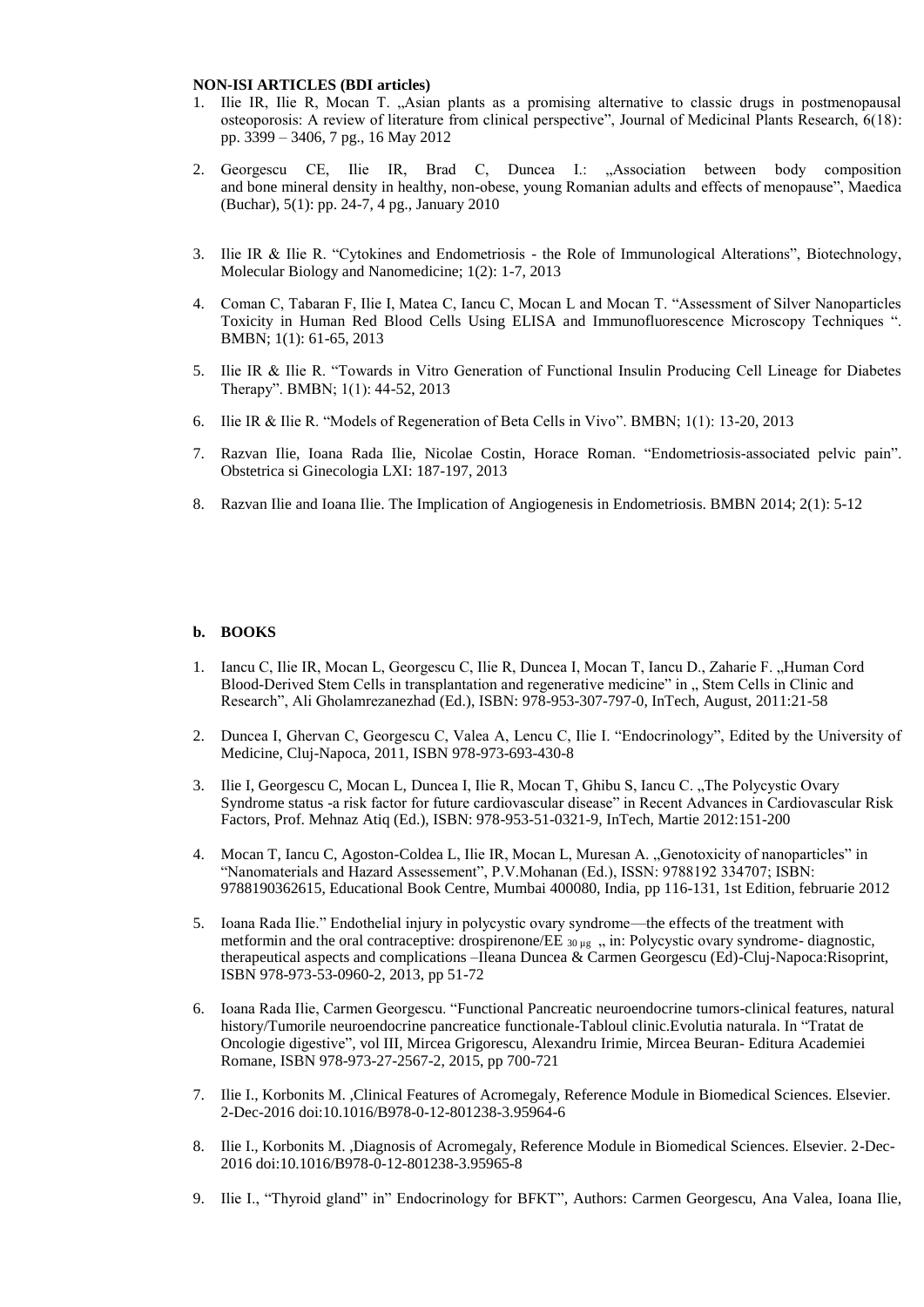Codruta Lencu, George Pop, Adrian-Ionut Paul, Monica Goia-Socol, Edited by the University of Medicine, Cluj-Napoca, 2016, ISBN 978-973-693-676-0, pag 18-27

## **c. PRIZES**

- 1. Prize for scientific paper of educational employee in the poster section , the section of medical science for: "Modifications of body composition and bone mineral density in postmenopausal women: the relationship with some clinic and metabolic parameters", The Days of U.M.P. Iuliu Hatieganu", 2-5 December, Cluj-Napoca, 2003; Authors: Georgescu C, Duncea I, Naumescu S, Filip I, Pop G, Manaila (Ilie) Ioana
- 2. Special prize for scientific paper, the poster section the section of medical science for "A comparative study between proximal phalanga ultrasonography and dual X-ray absorptiometry in establishing the risk of osteoporotic fractures in women", 3-7 December, Cluj-Napoca, 2007; Authors: Carmen Georgescu, Ioana Ilie, Ileana Duncea
- 3. The "Eugenia Marcela Pitis" Prize for "The metabolic syndrome and cardiovascular risk in polycystic ovary syndrome", The 3rd Congress of the Association of Clinical Endocrinology of Romania, 25-27September, Cluj-Napoca, 2008; Authors: Ioana Ilie, Carmen Georgescu, Ileana Duncea, Oana Fiscutean, Mihaela Moldovan
- 4. The "Rodica Dascalu" Prize for "Genetic predisposition toward autoimmune thyroid diseases related to CTLA4 gene polymorphism",The 4th Congress of the Association of Clinical Endocrinology of Romania, 2- 5 September, Constanta, 2009; Authors: Crișan L, Popp R, Georgescu C, Ilie I, Paul A, Crisan T, Brad C, Duncea I
- 5. Prize –as co-author of "Value of quantitative heel and proximal phalanges ultrasonograph versus dual X-ray absorptiometry in women aged 24-80 years", Acta Endocrinologica (Buc), vol IV, no.3, pp 297-308, 2008 ", The Award Programme for the Results of the Research, the November 2008 Competition (CNCSIS CODE 172)
- 6. Prize as co-author of "Pituitary abcess followed by empty sella syndrome in an adolescent girl", Authors: Pepene CE, Ilie I, Mihu D, Stan H, Albu S, Duncea I; Pituitary, vol 13 (4), pp 385-389, 2010. The Award Programme for the Results of the Research, the November 2008 Competition (COD CNCSIS 170)
- 7. Prize-as author of "Vascular abnormalities and low-grade chronic inflammation in women with polycystic ovary syndrome: relationships with insulin resistance, obesity and hyperandrogenemia", Central European Journal of Medicine, vol 3(3), pp 257-270, September, 2008 at The Award Programme for the Results of the Research ,The November 2008 Competition (CNCSIS CODE 171)
- 8. Prize as co-author of "Co-existence of euthyroid Graves ophthalmopathy and isolated ocular myasthenia in a patient with vitiligo: a challenging diagnosis of auto-immune polyglandular syndrome-3C", Neuro-Ophthalmology, vol 33 (5), 268-272, October, 2009, The Award Programme for the Results of the Research, The Phase II 2009 Competition ( CNCSIS CODE 1910)
- 9. Prize–as co-author of "Applications of Nanomaterials in Cell Stem Therapies and the Onset of Nanomedicine" published in ISI magazine Particulate Science and Technology, 27: 6, 562 — 574; November 2009, The Award Programme for the Results of the Research, The Phase III 2009 Competition (CNCSIS CODE 526)
- 10. The "C.I. Parhon" Prize for "Altered endothelial function in young women with polycystic ovary syndrome", The 5th Congress of the Association of Clinical Endocrinology of Romania, 1-4 September, Galati-Braila, 2010; Authors: Ilie IR, Georgescu C, Zdrehus A, Marian I, Hazi G, Dragatoiu G, Mocan T, Ilie R, Duncea I
- 11. The I prize for "The circulating osteoprotegerin (OPG) and soluble receptor activator of nuclear factor kappa β ligand (sRANK) system in polycystic ovary syndrome (PCOS)", The Days of U.M.P. "Iuliu Hatieganu", 2010, the poster section, the section of medical science; Authors: Georgescu C, Ilie IR, Marian I, Brad C, Hazi Georgeta, Dragatoiu G, Duncea I
- 12. The "Eugenia Marcela Pitis" Prize for "Noi biomarkeri ai anomaliilor endocrino-metabolice si vasculare in sindromul ovarelor micropolichistice –citokinele serice adipocitare si sistemul OPG/RANKL"("New biomarkers in endocrinological—metabolic and vascular abnormalities in the polycystic ovarian syndrome – adipocyte serum cytokines and the OPG/RANKL system"), The 6th Congress of the Association of Clinical Endocrinology of Romania, 5 September, Arad, 2011; Authors: Carmen Georgescu, Ioana Ilie, Ioan Marian, Bianca Man, Cristian Brad, Georgeta Hazi, Gheorghe Dragatoiu, Ileana Duncea
- 13. Prize as co-author of "Studies on near infrared optical absorption, Raman scattering, and corresponding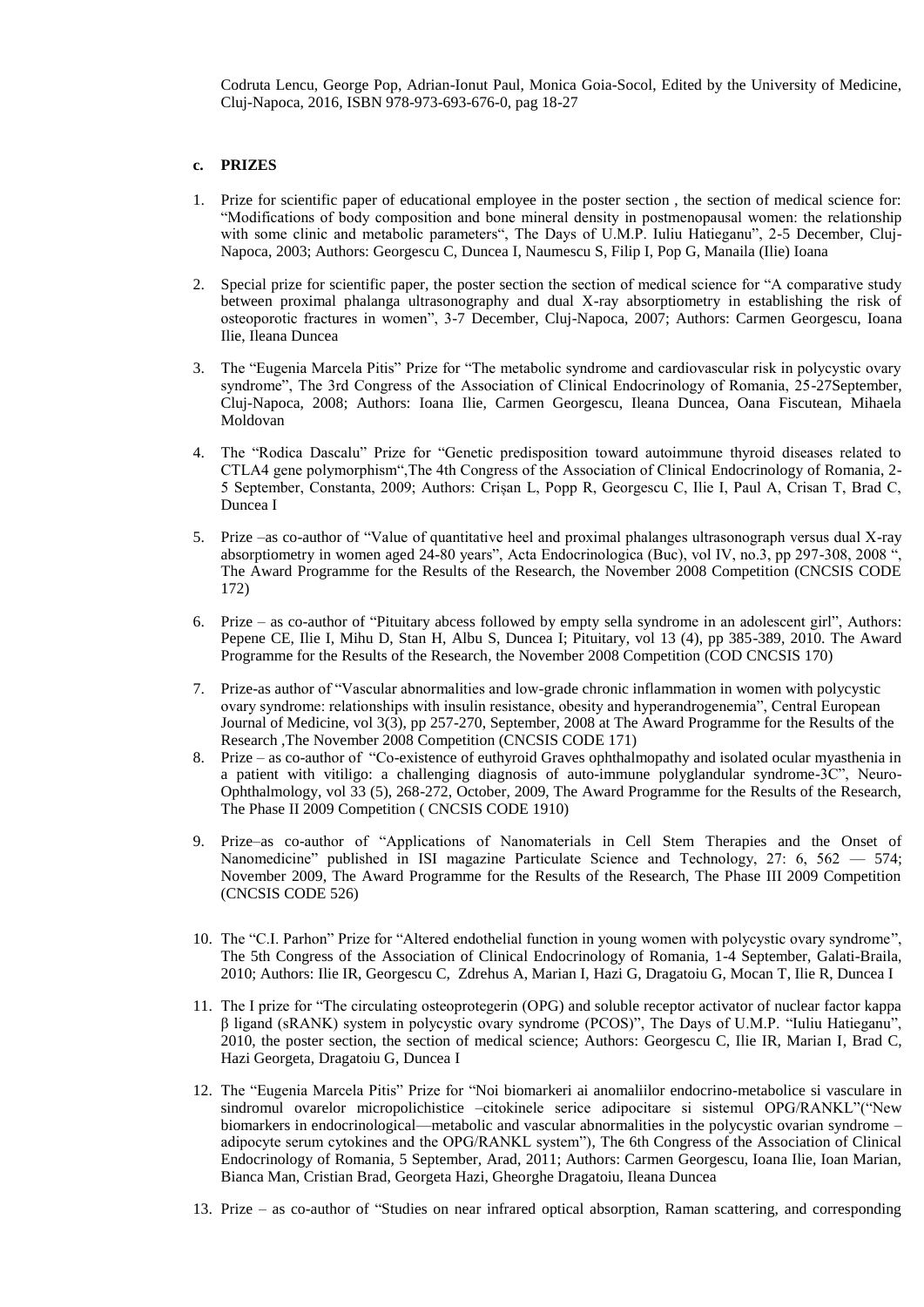thermal properties of single- and double-walled carbon nanotubes for possible cancer targeting and laserbased ablation". Authors: Biris AR, Ardelean S, Lupu D, Misan I, Iancu C, Bartos DM, Ilie IR, Dervishi E, Xu Y, Biswas A, Biris AS; Carbon Vol 49 (13); pp 4403-4411, 9 pg.; 2011. The Award Programme for the Results of the Research, the November 2011 Competition (COD CNCSIS PN-II-RU-PRECISI-2011-3-1283 /November 2011)

- 14. Prize as co-author of "The influence of nanomaterials on stem cell differentiation designing an appropriate nanobio-interface". Authors: Ilie IR, Ilie R., Mocan T, Bartos D, Mocan L; International Journal of Nanomedicine Vol 7; pp 2211-25, 15 pg.; 2012. The Award Programme for the Results of the Research, the November 2011 Competition (COD CNCSIS PN-II-RU-PRECISI-2012-6-0665 /Nr.Crt. 660)
- 15. The Rodica Dascălu Prize for "Cum abordăm inflamaţia cronică din sindromul ovarelor micropolichistice?", Authors: Ilie I, Georgescu C, Hazi G, Ilie R, Duncea I. The 7th Congress of the Association of Clinical Endocrinology of Romania, Bucharest; 5 -8 September 2012
- 16. The Stefan M.Milcu Prize for " Diagnosis of MEN2A syndrome--is detetation of RET mutation a challenging task?", Authors: Ioana Ilie, Maria Miclaus, Andreea Catana, Ciprian Lucan, Cosmin Lisencu, Anca Giurgiu, Carmen Georgescu. The th Congress of the Association of Clinical Endocrinology of Romania, Constanta, 6 Sept, 2015
- 17. Prize as co-author of "Selective Laser Ablation of Methicillin-Resistant Staphylococcus Aureus with IgG Functionalized Multi-Walled Carbon Nanotubes", Authors: Lucian Mocan, Ioana Ilie, Flaviu A. Tabaran, Cornel Iancu, Ofelia Mosteanu, Teodora Pop, Claudiu Zdrehus, Dana Bartos, Teodora Mocan, and Cristian Matea J. Biomed. Nanotechnol. 12, 781-788 (2016). The Award Programme for the Results of the Research, the December, 9, 2016 Competition (PN-III-P1-1.1-PRECISI-2016-13010-Nr.14)

## **d. PARTICIPATIONS IN NATIONAL RESEARCH PROGRAMMES/CLINICAL STUDIES AS MEMBER**

- 1. CNCSIS type A Grant, code 552 on "The osteoprotegerin/receptor activator of nuclear factor kappa β ligand in bone density and body composition determinism and the relationship with systemic hormones, adipokines and endothelial markers", 2007-2008
- 2. PNCDI Grant –financing contract 41\_068/2007 on "Clinical and experimental researches on persistent organic polluters having the function of endocrine disruptors in human and animal biological environments and their implications in determining insulin-resistance/the metabolic syndrome", 2007-2010
- 3. PNCDI Grant -41-009 on "The molecularly targeted therapy of the pancreatic neoplasm through the optical LASER resonant excitation of the carbon tubes chemically functionalized and cellular internalized. NANOPAN", 2007-2010
- 4. PNCDI-42-115- "The photothermal selective therapy of the hepatocarcinoma through intracellular internalization and mechanisms of Laser activation of the functionalized bio-ligand carbon nanotubes.NANOHEP", 2008-2011
- 5. PNCDI-42-111- "The colon-rectal cancer prophylaxis through the generation, the testing and the modulation of vaccines based on undifferentiated stem cells. VACSTEM", 2008-2011
- 6. PN-II-PCCA-2011-3.1-1551- The plasmonic phototermal selective therapy in IR of the human hepatocarcinoma mediated by biofunctionalized gold nanoparticles
- 7. PN-II-PT-PCCA-2011-3.1-1586 "Nanomediated colon cancer prophylaxis in mice using a MUC-1 conjugated GoldNPs/ dendritic cells synergic vaccine. "

## **e. PARTICIPATIONS IN NATIONAL RESEARCH PROGRAMMES**

- 1. PN-II-RU-PD-2011-3-0287 "Controlled differentiation of mesenchymal stem cells into insulin-producing cells assisted by biofunctionalized carbon nanotubes", 2011-2013 – **Project Leader**
- 2. PN-II-PT-PCCA-2011-3.2-1289 "Phototermic nanotherapy for selective targeting of meticilino-rezistent aureus staphylocoque using bioconjugated gold nanoparticules" – **Scientific Leader** 2012-2015
- 3. Grant intern pentru cadre didactice- UMF Iuliu-Hatieganu NR. 1494 / 2 / 28.01.2014- "MicroRNAs dysregulation in polycystic ovary syndrome (PCOS) - identification of novel biomarkers of PCOS-related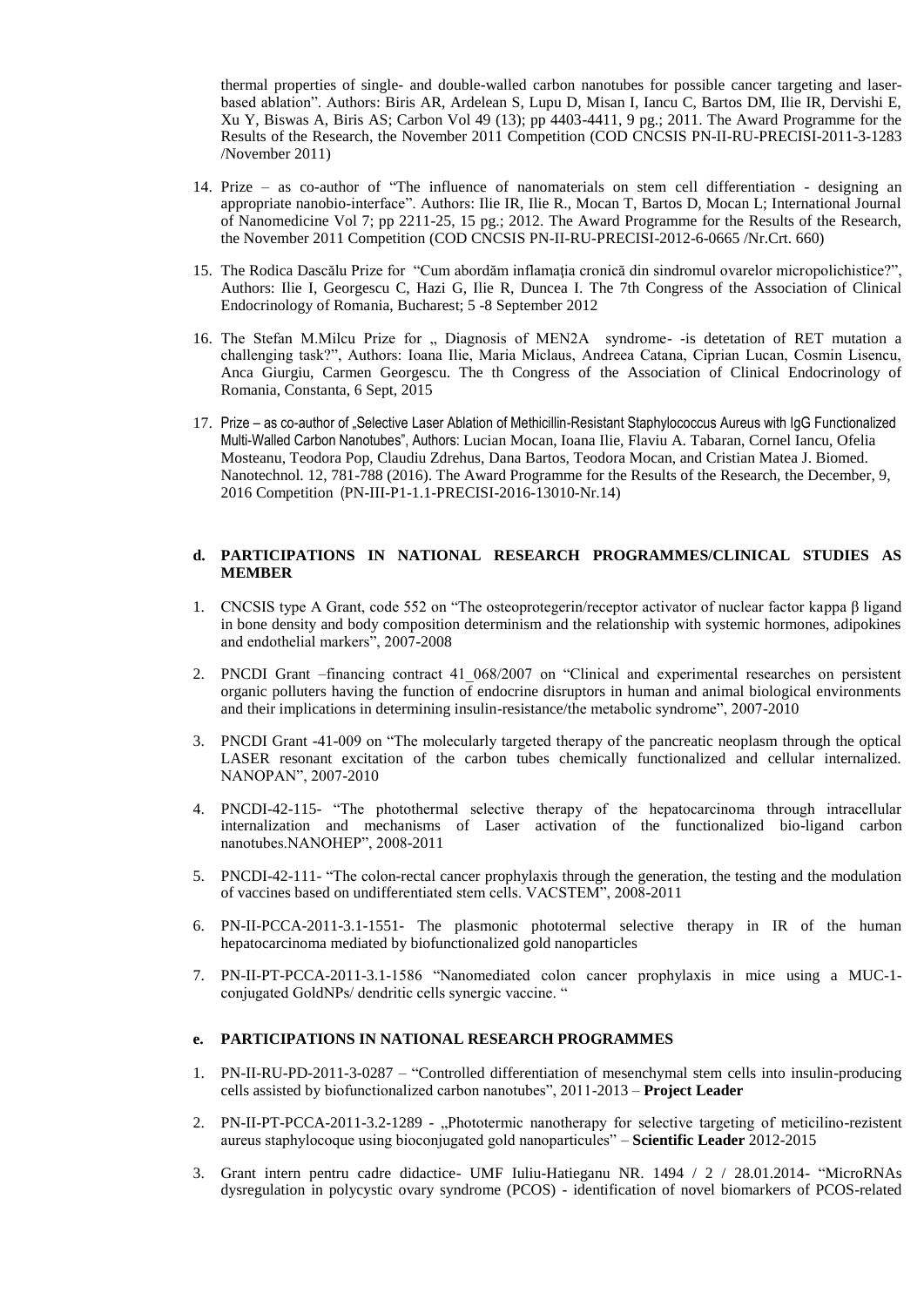## **f. BREVETS**

- 1. 130737 A2 (51) A61K 33/24 (2006.01); A61P35/00 (2006.01) (21) a 2014 00414 (22) 02/06/2014 (41) 30/12/2015 //12/2015 (71) UMF Iuliu-Hatieganu, str Emil Isac Nr 13, Cluj-Napca, CJ, Ro, IRGH, Prof.Dr. O.Fodor, Cluj-Napoca, str. Constanta nr 5, (72), Mocan Lucian Constantin, str. Sitarilor Nr 55E, Ap2, Cluj-Napoca, Ro; Iancu Cornel, str.Horticultorilor, Nr.3A, Cluj-Napoca, Ro; Matea Cristian Tudor, Calea Floresti, Nr.131, Ap21, Cluj-Napoca, Ro; Ilie Ioana-Rada, str.Marginasa Nr.29C2, Cluj-Napoca, Ro; Mocan Teodora, str.Sitarilor, Nr 55E, Ap.2, Cluj-Napoca, Ro (54). Procedeu de obtinere a unui produs cu aplicabilitate in terapia fototermica optimizata a tumorilor hepatice (Method of obtaining of a product with applicability in the optimized photothermic therapy of liver tumors) ; RO-BOPI 12/2015 din 30.12.2015
- 2. (11) 130792 A2 (51) G01N 33/53 (2006.01) (21) a2014 00413 (22) 02/06/2014 (41) 30/12/2015 //12.2015 (71) IRGH, Prof.Dr. O.Fodor, Cluj-Napoca, str. Constanta nr 5, (72), Mocan Lucian Constantin, str. Sitarilor Nr 55E, Ap2, Cluj-Napoca, Ro; Matea Cristian Tudor, Calea Floresti, Nr.131, Ap21, Cluj-Napoca, Ro; Iancu Cornel, str.Horticultorilor, Nr.3A, Cluj-Napoca, Ro; Tabaran Alexandru-Flaviu, Sat Voievodeni Nr 28, Comuna Voievodeni, MS, Ro; Ilie Ioana-Rada, str.Marginasa Nr.29C2, Cluj-Napoca, Ro; Mocan Teodora, str.Sitarilor, Nr 55E, Ap.2, Cluj-Napoca, Ro (54). Procedeu de obtinere a unui produs nanostructurat cu aplicabilitate in profilaxia cancerului de pancreas (Method of obtaining of a nanostructured product with applicability in the prophylaxis of pancreatic cancer) ; RO-BOPI 12/2015 din 30.12.2015

## **g. CLINICAL STUDIES**

- 1. A multicentric study with the theme "The evaluation of the vertebra fractures incidence under the treatment with bazedoxifen on women with postmenopausal osteoporosis", 2005-2008
- 2. A comparative clinical study between dual X-ray absorptiometry and proximal phalanga ultrasonography in assessing the fracture risk– International Research Contract, 2006-2007
- 3. A phase II, randomized, active controlled, open label study of safety and efficacy of HM10560A a Longacting rhGHHMC001 conjugate in treatment of subjects suffering from adult growth hormone deficiency (AGHD), 2013-subinvestigator
- 4. A Phase 3, Multicenter Study Designed to Evaluate the Efficacy and Safety of a Long Acting hGH Product (MOD-4023) in Adult Subjects with Growth Hormone Deficiency, 2014 -subinvestigator
- 5. NN8640-4054 REAL 1 trial, Studiu multicentric, multinaţional, randomizat, cu grupuri paralele, controlat placebo (dublu orb) şi controlat activ (deschis) care compară eficacitatea şi siguranţa administrării NNC0195-0092 o dată pe săptămână, cu administrarea placebo o dată pe săptămână şi administrarea zilnică de Norditropin ® FlexPro ® timp de 35 săptămâni, cu o perioadă de extindere de 53 săptămâni, la adulţi cu deficit de hormon de creştere, 2015- subinvestigator

## **h. PARTICIPATIONS AT NATIONAL AND INTERNATIONAL CONGRESSES (THE MOST RELEVANT PAPERS EXCEPT FOR THE ONES MENTIONED IN THE PRIZE SECTION)**

- 1. C. Georgescu, C.Moraru, I.Ilie, C.Vonica, O.Panzariu, C.Socaciu. "Metabolomics, a novel approach to polycystic ovary syndrome", The XXV Congress of Endocrinology, 21-24 June, 2017, Cluj-Napoca
- 2. M.Micalus, V.Mone, L.Terhes, I.Ilie. "Cushing's disease with bilateral macronodular adrenal hyperplasia and primary hyperparathyroidism". The XXV Congress of Endocrinology, 21-24 June, 2017, Cluj-Napoca
- 3. L.Terhes, M.Balea, M.Miclaus, I.Ilie. "A case of severe short stature-Achondroplasia/hypochondroplasia?". The XXV Congress of Endocrinology, 21-24 June, 2017, Cluj-Napoca
- 4. M.Balea, L.Terhes, M.Miclaus, I.Ilie. "Boucher –Neuhauser syndrome associated with pituitary dwarfism". The XXV Congress of Endocrinology, 21-24 June, 2017, Cluj-Napoca
- 5. "Particularitatile tratamentului cu contraceptive orale in sinromul ovarelor micropolichistice", Ioana Ilie, Carmen Georgescu, CONGRESUL COMUN AL SOCIETATILOR ROMANE DE ENDOCRINOLOGIE SI PSIHONEUROENDOCRINOLOGIE- CU PARTICIPARE INTERNATIONALA, BRASOV, HOTEL KRONWELL, 22-25 IUNIE 2016
- 6. "TUMORĂ NEUROENDOCRINĂ (TNE G2) CU GRAD REDUS DE MALIGNITATE, LA NIVELUL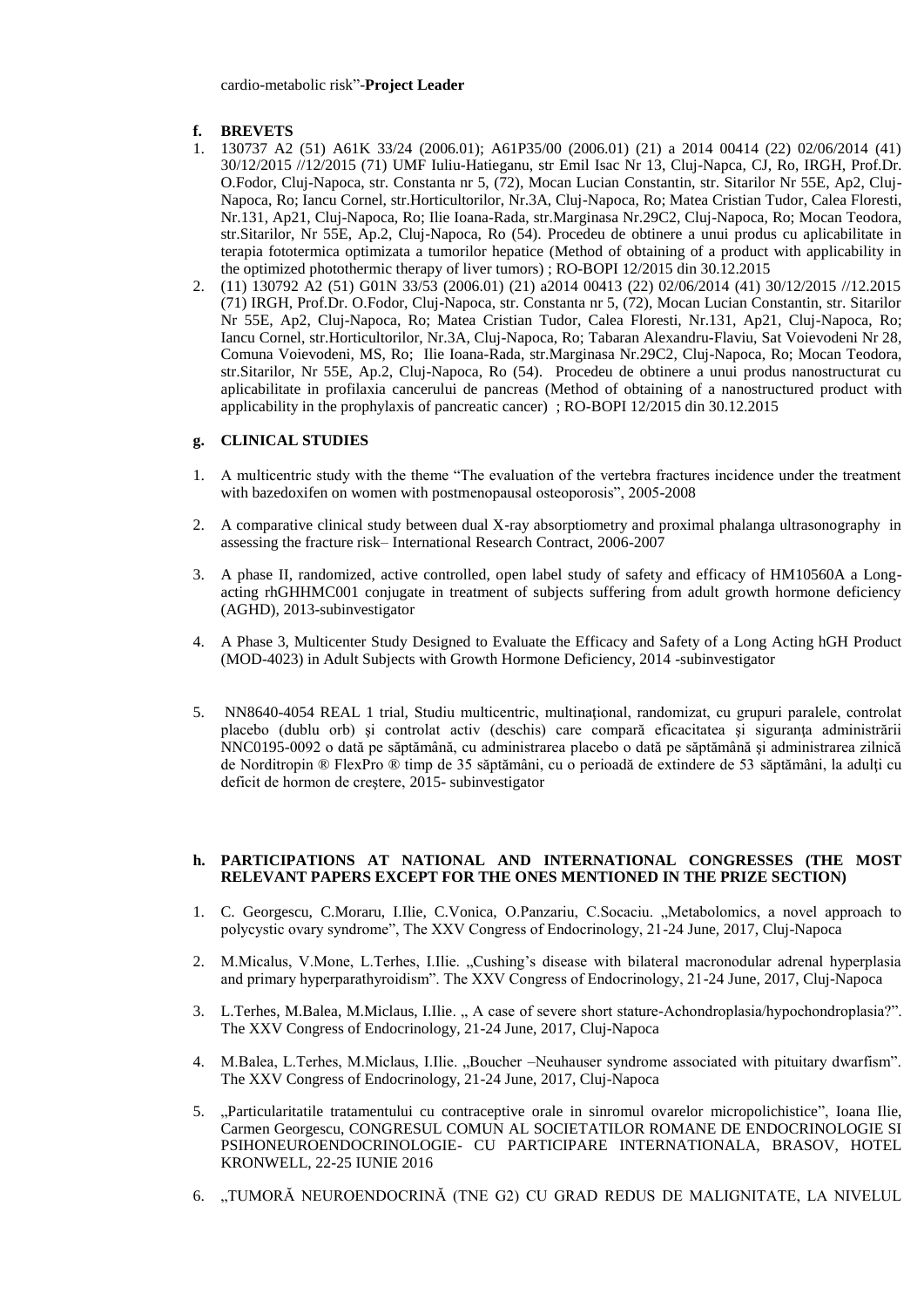VALVEI ILEO-CECALE, CU DETERMINĂRI SECUNDARE HEPATICE EVOLUTIVE", IOANA RAMONA ILEA1, ALEXANDRA CAZAN1, ELENA BACIU1, ILEANA MARIA ALINA DUNCEA1,2 , CRISTIAN BRAD3, IOANA RADA ILIE1,2 CONGRESUL COMUN AL SOCIETATILOR ROMANE DE ENDOCRINOLOGIE SI PSIHONEUROENDOCRINOLOGIE- CU PARTICIPARE INTERNATIONALA, BRASOV, HOTEL KRONWELL, 22-25 IUNIE 2016

- 7. "Polycystic ovary syndrome is neither associated with chronic inflammation nor adipokine alterations", Ioana Ilie, Hazi G., Man B., Brad C., Duncea I., Georgescu C. 2nd International Symposium on Advances in PCOS and Women's Health, Belgrade, Serbia, 14-16 April 2016
- 8. " Diagnosis of MEN2A syndrome--is detetation of RET mutation a challenging task?"Ioana Ilie, Maria Miclaus, Andreea Catana, Ciprian Lucan, Cosmin Lisencu, Anca Giurgiu, Carmen Georgescu. The th Congress of the Association of Clinical Endocrinology of Romania, Constanta, 6 Sept, 2015
- 9. Misdiagnosis in MEN2A syndrome is detecting RET gene mutations a challenging task? Ioana Ilie, Andreea Catana, Ciprian Lucan, Cosmin Lisencu, Maria Miclaus, Anca Giurgiu, Carmen Georgescu. European Society of Endocrinology (ESE), 15th Postgraduate Training Course on Endocrinology, Diabetes and Metabolism, Cluj-Napoca, Romania, 27-30 November 2014
- 10. Complete posttherapeutical biochemical remission in a man with giant prolactinoma. Andrada Boanta, Ioana Ilie, Iulia Zagrean, Abigail Mensah, Ioana Stroe, Maria Cretu, Georgeta Hazi, Carmen E Georgescu. European Society of Endocrinology (ESE), 15th Postgraduate Training Course on Endocrinology, Diabetes and Metabolism, Cluj-Napoca, Romania, 27-30 November 2014
- 11. Aspecte clinice şi diagnostice în tiroiditele infecţioase. Ioana R. Ilie, Adrian I Paul, Carmen E Georgescu. Congresului National de Boli Infectioase, 18-20 septembrie 2014, Cluj-Napoca
- 12. Ioana Ilie, Ligia-Iunia Enasescu, Cosmin Lisencu, Andreea Cozma, Ileana Duncea, Carmen Georgescu. "Parathyroid carcinoma-a rare cause of primary hyperparathyroidism", AECR, 3-6 Sept, Sibiu, 2014
- 13. Ileana Duncea, Ioana R Ilie, Monica Goia-Socol, Dana Gherghel &Carmen E Georgescu. "Coexistence of euthyroid ophthalmopathy and isolated ocular myasthenia gravis in a patient with vitiligo: a challenging diagnosis of APS-3C", 15th European Congress of Endocrinology, 27 April-1 May, Copenhagen, 2013
- 14. Mirela Sanda Petrulea, Ioana Ilie, Ana Valea, Cristina Ghervan, Carmen Georgescu, Cezar Login, Adriana Muresan & Ileana Duncea "Vitamin E supplementation in the treatment of Graves' disease", 15th European Congress of Endocrinology, 27 April-1 May, Copenhagen, 2013
- 15. Ioana Ilie, Razvan Ilie, Ioan Marian, Teodora Mocan, Geta Hazi, Ileana Duncea, Carmen Georgescu. "The effects of the therapy with ethinylestradiol30µg-drospirenone + metformin on endothelial dysfunction in the polycystic ovary syndrome", 15th International and 14th European Congress of Endocrinology, 5-9 May, 2012, Florence, Italy
- 16. Ioana Ilie, Georgescu C, Geta Hazi, Razvan Ilie, Ileana Duncea: " How do we approach low-grade chronic inflammation in the polycystic ovary syndrome?", The 7th Congress of the Association of Clinical Endocrinology of Romania, 5 -8 September, Bucharest, 2012
- 17. Ioana Ilie, Ioan Marian, Geta Hazi, Teodora Mocan, Razvan Ilie, Ileana Duncea, Carmen Georgescu: "Endothelial dysfunction in the polycystic ovary syndrome: the effect of the therapy etinilestradiole30µg drospirenone + metformin", The 6th Congress of the Association of Clinical Endocrinology of Romania, 5 September, Arad, 2011
- 18. Georgescu C, Ilie IR, Marian I, Man B, Brad C, Hazi G, Dragatoiu G, Duncea I; "Noi biomarkeri ai anomaliilor endocrino-metabolice si vasculare in sindromul ovarelor micropolichistice –citokinele serice adipocitare si sistemul OPG/RANKL", The 6th Congress of the Association of Clinical Endocrinology of Romania, Arad; 7-10 September 2011
- 19. Petrulea M, Duncea I, Ilie IR, Ghervan C, Socaciu M, Badea R; "Ecografia cu contrast si elastografia in evaluarea nodulilor tiroidieni: rezultate preliminarii", The 14th National Conference of the Romanian Society of Ultrasonography in Medicine and Biology, Medical Ultrasonography, vol 13, supplement 1; 11-12 June 2011
- 20. Georgescu C, Ilie IR, Marian I, Brad C, Hazi Georgeta, Dragatoiu G, Duncea I; "Sistemul osteoprotegerinei (OPG)/ligandul solubil al receptorului activator al factorului nuclear kappa β (sRANK) in sindromul ovarelor polichistice (SOP)", The Days of U.M.P. Iuliu Hatieganu, the Posters Session, Cluj-Napoca; December 2010
- 21. Ilie IR, Georgescu C, Zdrehus A, Marian I, Hazi G, Dragatoiu G, Mocan T, Ilie R, Duncea I; "Alterarea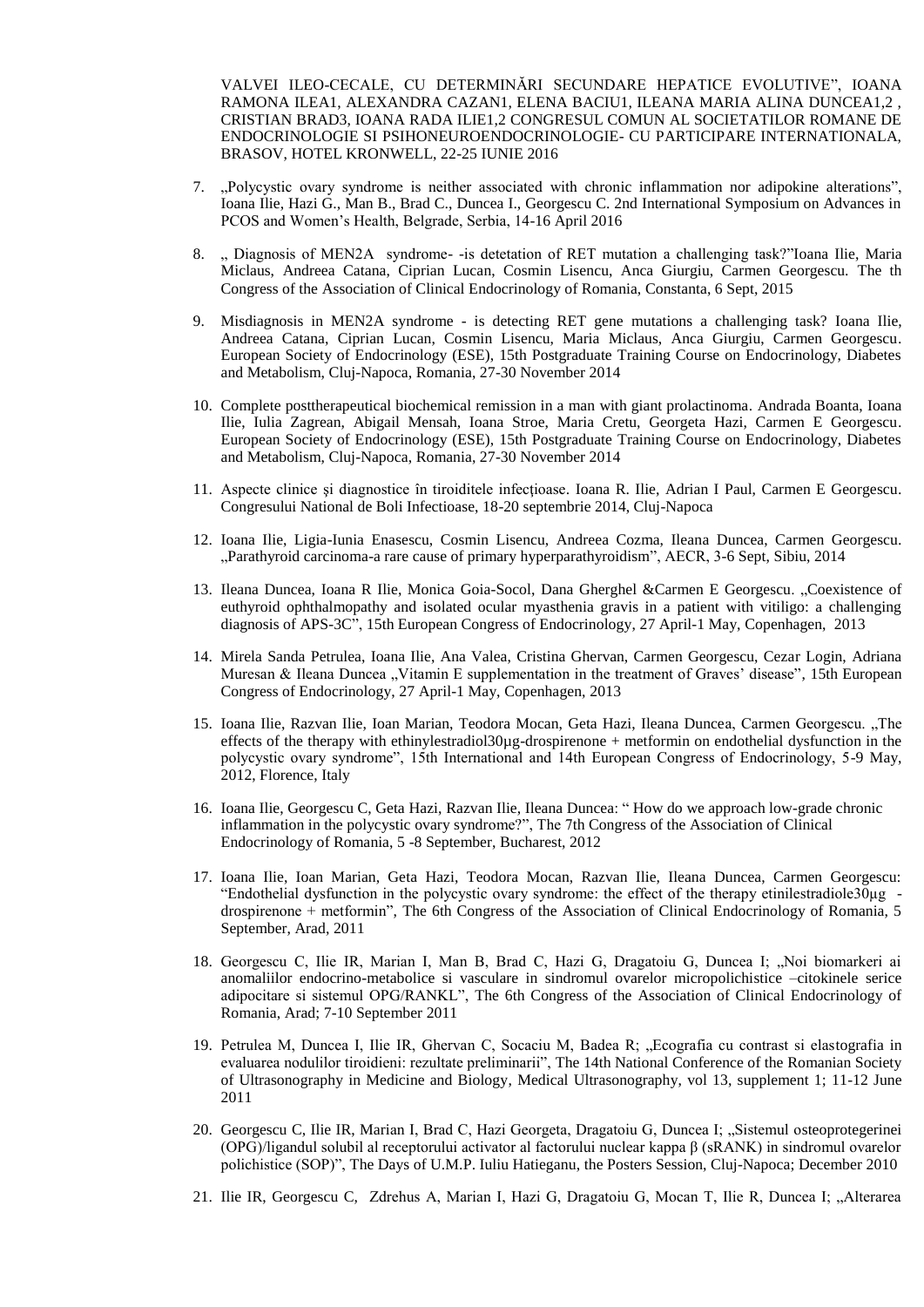functiei endoteliale la femei tinere cu sindromul ovarelor micropolichistice", The 5th Congress of the Association of Clinical Endocrinology of Romania, Galati-Braila; 1-4 September 2010

- 22. Ileana Duncea, Laura Crisan, Radu Popp, Carmen Georgescu, Ioana Ilie, Adrian Paul, T Crisan & Cristian Brad; "CTLA-4 −1661A/G and −658C/T gene polymorphisms in autoimmune thyroid diseases" , 12th European Congress of Endocrinology, 24-28 April, 2010, Prague, Czech Republic
- 23. Georgescu C, Ilie IR, Ioan M, Hazi G, Dragotoiu G, Man B, Brad C, Ungureanu D, Oprea R, Duncea I; "Adipocitokinele ca factori determinanti ai densitatii minerale osoase, compozitiei corporale si disfunctiei endoteliale la femei tinere eugonadice", the 4<sup>th</sup> National Congress of Neurendocrinology, synopsis volume p 60-OC27, Bucharest; 26-28 May 2009
- 24. Ioana Ilie, Carmen Georgescu, Ioan Marian, Geta Hazi, Gheorghe Dragatoiu, Teodora Mocan, Bianca Man, Razvan Ilie, Ileana Duncea: "The effect of the therapy with metformin and CO-DRP/EE30µg on the endothelial injury on PCOS", The Days of U.M.P. Iuliu Hatieganu, 26 November, 2010
- 25. Ilie I, Georgescu C, Marian I, Hazi G, Dragatoiu G, Mocan T, Ilie R, Brad C, Zdrehus A, Fiscuteanu O, Duncea I: "Polycystic ovary disease is associated with endothelial dysfunction", The Days of UMP "Iuliu Hatieganu", 24-27 November, 2009
- 26. Ilie I, Georgescu C, Duncea I, Hazi G, Dragatoiu G, Mocan T, Man B, Ilie R, Zdrehus A: "Is there chronic inflammation in polycystic ovary syndrome?", The National Congress of Endocrinology with International Participation, The 7th Edition, Sinaia, 29-31 October 2009, abstract volume pp 42
- 27. Georgescu C, Ilie I, Marian I, Hazi G, Dragatoiu G, Mocan T, Brad C, Man B, Duncea I: "Cardiometabolic risk in polycystic ovary disease- actual controversies and therapeutic implications", The National Congress of Endocrinology with International Participation, The 7th Edition, Sinaia, 29-31 October 2009, abstract volume pp 21
- 28. Ilie I, Georgescu C, Duncea I, Hazi G, Dragatoiu G, Man B, Mocan T, Ilie R, Fiscutean O: "Markers of inflammation in polycystic ovary syndrome – the relationship with some metabolic, hormonal and antrophometric parameters", The 4th Congress of the Association of Clinical Endocrinology of Romania, 2-5 September 2009, Constanta
- 29. Georgescu C, Ilie I, Brad C, Duncea I, Paul A, Duncea I: "Influence of age, menopause and body composition on bone mineral density in non-obese healthy Romanian subjects", The 11th European Congress of Endocrinology, 25-29 April, 2009, Istanbul, Turkey, Endocrine Abstracts (2009) vol 20, p248
- 30. Georgescu C, Ilie I, Duncea I: "Evaluation de la composition corporelle par dual X-ray absorptiometry: effects de l'age, de la menopause et du mode de vie" ("Body composition evaluation through dual X-ray absorptiometry: the effects of age, menopause and lifestyle"), The 14th French Symposium, 14-16 May, Iasi, 2008
- 31. Georgescu C, Manaila (Ilie) I, Duncea I: "Relationships between body composition, peak bone mass and lifestyle factors in healthy young Romanian adults", 17th Scientific Meeting of the International Bone and Mineral Society (IBMS), Montreal, 24-27 June 2007
- 32. Georgescu C, Duncea I, Pop G, Chiorean D, Manaila (Ilie) I, Paul A: "Calcanean quantitative ultrasonography (QUS) versus dual X-ray absorptiometry (DXA) to assess the risk of osteoporotic fracturesa clinical study", The National Congress of Endocrinology, Sibiu, 24-26 October, 2006
- 33. Georgescu C, Naumescu S, Manaila (Ilie) I, Duncea I: "Relationships between fat mass, lean mass and bone mineral density in healthy eugonadal romanian women", poster, 2nd Joint Meeting of the European Calcified Tissue Society and the International Bone and Mineral Society, Geneva, Switzerland, June 25-29, 2005, Bone, vol. 37, supl. II, 2005, 510
- 34. Duncea I, Georgescu C, Ilie IR, Ilie R; " Screeningul sindromului cardiometabolic in boala ovarelor micropolichistice", The 16th National Congress of Endocrinology, Timisoara. The Romanian Journal of Endocrinology and Metabolism, vol 8 (1)/2009, p12; 23-25 October 2008
- 35. Ilie IR, Georgescu C, Duncea I, Fiscutean O, Moldovan M; "Sindromul metabolic si riscul cardiovascular in sindromul ovarelor micropolichistice", The 3rd Congress of the Association of Clinical Endocrinology of Romania, Cluj-Napoca; 25-27 September 2008
- 36. Duncea I, Georgescu C, Mănăilă (Ilie) IR; "Managementul patologiei tiroidiene indusă de interferon, The 2<sup>nd</sup> Congress of the Association of Clinical Endocrinology of Romania, Pitesti; 20- 22 September 2007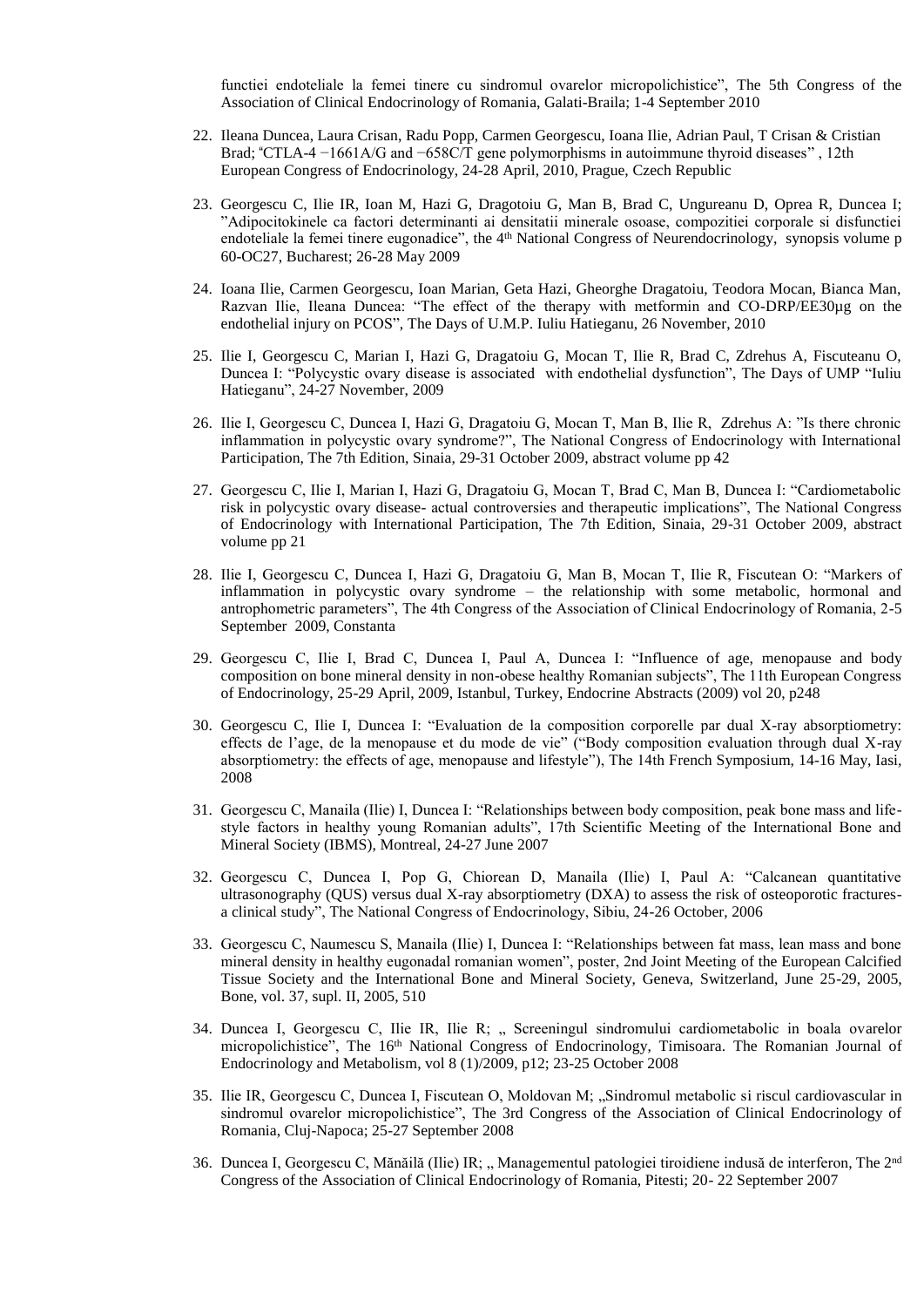- 37. Georgescu C, Ilie IR, Duncea I "Studiu comparativ intre ultrasonografia falangei proximale si absorbtiometria cu raze X in stabilirea riscului de fracturi osteoporotice la femei", Cluj-Napoca; 3-7 December 2007
- 38. Georgescu C, Coman I, Militaru M, Duncea I, Mănăilă IR; "Sindromul 46 XX-o cauza de infertilitate masculine", The Days of U.M.P. Iuliu Hatieganu, Synopsis Volume, p 67-68, Cluj-Napoca, 5-9 December 2005
- 39. Georgescu C, Duncea I, Naumescu S, Filip I, Pop G, Mănăilă (Ilie) IR; "Modificări ale compozitiei corporale si densitătii minerale osoase la femei in postmenopauză: relatia cu unii parametri clinici si metabolici",The Days of U.M.P. Iuliu Hatieganu, Synopsis Volume, p 95-96, Cluj-Napoca, 2-5 December 2003
- 40. Georgescu C, Georgescu B, Ilie IR, Weber C, Simescu M, Duncea I; "Biomarkeri si bioindicatori in screeningul disruptorilor endocrini", The 16<sup>th</sup> National Congress of Endocrinology, Timisoara. The Romanian Journal of Endocrinology and Metabolism, vol 8 (1)/2009, p 14; 23-25 October 2008
- 41. ICBCN 2013 : International Conference on Biomaterials, Colloids and Nanomedicine, Dubai, January, 2013:IgG functionalized carbon nanotubes enhance production of cytokines and antitumor factors in embryonic stem cells. Authors: Teodora Mocan, Cornel Iancu, Flaviu A.Tabaran, Ioana Ilie, Rares Stiufiuc, Florin Zaharie, Dana Bartos, Lucian Mocan
- 42. ICBCN 2013 : International Conference on Biomaterials, Colloids and Nanomedicine, Dubai, January, 2013:Nanotherapeutics for selective laser induced thermal lysis of Meticilin resistant Staphyloccocous Aureus. Authors: Lucian Mocan, Ioana Ilie, Teodora Mocan, Flaviu A.Tabaran, Florin Zaharie, Dana Bartos, Bele Constantin, Cornel Iancu
- 43. ICBCN 2013 : International Conference on Biomaterials, Colloids and Nanomedicine, Dubai, January, 2013: Thermodinamic and imunnochemical studies of antibody biofunctionalized gold nanoparticles mediated photothermal ablation in human pancreatic cancer cells. Authors: Lucian Mocan, Ioana Ilie, Teodora Mocan, Flaviu A.Tabaran, Florin Zaharie, Dana Bartos, Bele Constantin, Cornel Iancu

### **i. POST-UNIVERSITY COURSES**

- 1. "Actualities in the diagnosis and treatment of osteoporosis", 17-29 November 2003, "Iuliu Hatieganu" University of Medicine and Pharmacy, Cluj-Napoca
- 2. "Managementul sindromului de apnee in somn", The Deportment of Pneumology of "Iuliu Hatieganu" University of Medicine and Pharmacy, Cluj-Napoca, 9 March 2007, Cluj-Napoca
- 3. The 7th postgraduate course in clinical endocrinology of the European Society of Endocrinology, 28-30 mai 2009, Bucuresti
- 4. IOF Osteoporosis Diagnosis Course, 31 October-1 November, 2009, Sinaia
- 5. Prime Course "Teaching and Learning, a course for Medical Educators", PRIME Partnerships in International Education, 31 May-4 June, 2010, Cluj-Napoca
- 6. Endocrine pediatric disorders (with international participation), The Romanian Society of Endocrinology, 05- 06 October 2011, Bucharest
- 7. The Summer School of Endocrinology –Actualitati in managementul acromegaliei si al tumorilor neuroendocrine", 12-14 July 2012, The Romanian Society of Endocrinology, Sibiu
- 8. Pre-congress Course (with international participation), "Infertilitatea de cauza endocrina", 26-27 September 2012, The Romanian Society of Endocrinology, Sinaia
- 9. Curs "Meet the patient"-Ascendis, 05-06 Aprilie, 2013, Bucuresti
- 10. ARSO and OMTF -National Course-EASO (with international participation): Diagnosis and Treatment of Obesity, 12.10.2013, Cluj-Napoca
- 11. IFCA –International Female Care Academy, March 21-22, 2014, Prague, Czech Republic
- 12. Postgraduate Course "Clinical Endocrinology"-Zagreb, March 28-29, 2014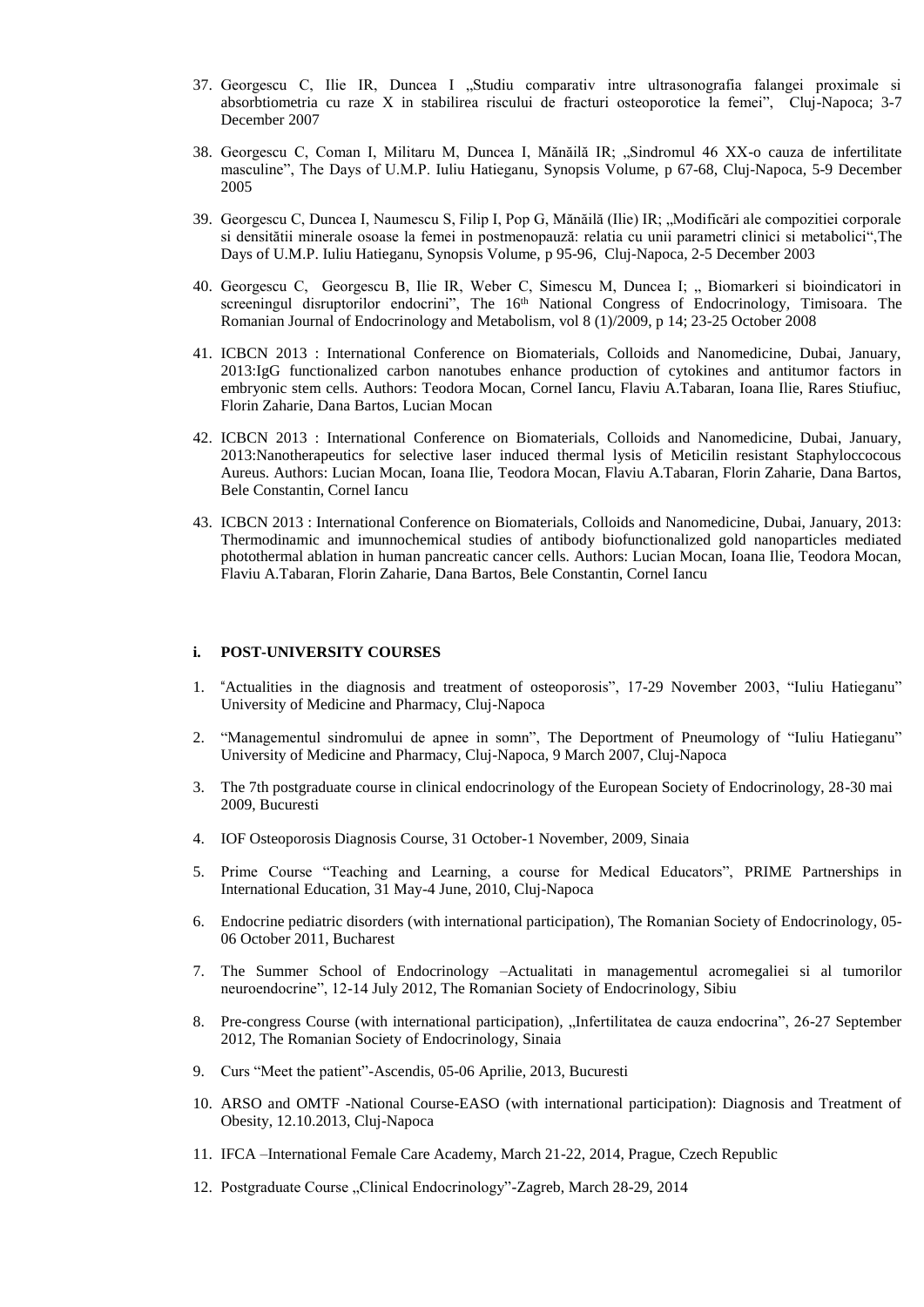- 13. Curs "Comunicare asertiva"-TMI inspiring change, 20-21 Iunie, 2014, Bucuresti
- 14. 15<sup>th</sup> European Society of Endocrinology (ESE) Postgraduate Course in Endocrinology, Diabetes and Metabolism Cluj-Napoca, 27-30 Nov 2014
- 15. Prime Course "Teaching in a clinical setting", Cluj-Napoca, 11-15<sup>th</sup> May 2015
- 16. **Training programme at the Queen Mary University of London/Barts and the London Medical School/William Harvey Research Institute (Prof. Dr. Marta Korbonits)** within the Erasmus programme, 12.10-06.11.2015

## **j. SPECIALTIES AND QUALIFICATIONS**

- 1. Certificate of attendance 2 days Hands-on qPCR; 1 day Sample preparation and quality control of nucleic acids; 2 days Experimental design and statistical data analysis for qPCR - TATAA Biocenter Training course, Göteborg, Sweden, 2-9 March, 2012
- 2. Basics of Cell Culture (E08)- LAB-ACADEMY Training Center Dr. Battke SCIENTIA GmbH, Munich, Germany, 8-10 August 2012
- 3. July 2005 PLAB (Professional and Linguistic Assessments Board) test, part I, London, UK

## **k. POST-UNIVERSITY COURSE (AS A COLLABORATOR)**

- 1. X Rays Osteodensiometry and Quantitative Ultrasonography in the Diagnosis and Monitoring of **Osteoporosis**
- 2. **Curs precongres June 21, 2017- "Autoimmunity in endocrinology"; "Drug-induced autoimmune endocrine disease", The XXV Congress of Endocrinology, 21-24 June, 2017, Cluj-Napoca**

#### Dates **January 2003 - December 2007**

- Occupation or position held Resident Physician in Endocrinology
- Name and address of employer The County Hospital of Emergency, Cluj Napoca, The Clinic of Endocrinology

#### Dates **January 2008 – December 2012**

- Occupation or Medical Specialist in Endocrinology
- Name and address of employer The County Hospital of Emergency, Cluj Napoca, The Clinic of Endocrinology

#### Dates **January 2013 – present**

| Occupation or | Consultant in Endocrinology |
|---------------|-----------------------------|
| position held |                             |

position held

Name and address of employer The County Hospital of Emergency, Cluj Napoca, The Clinic of Endocrinology

#### Dates **November 2016 – present**

Occupation or position held Specialist in Diabetes, nutrition and metabolic diseases

Name and address of employer The County Hospital of Emergency, Cluj Napoca, The Clinic of Endocrinology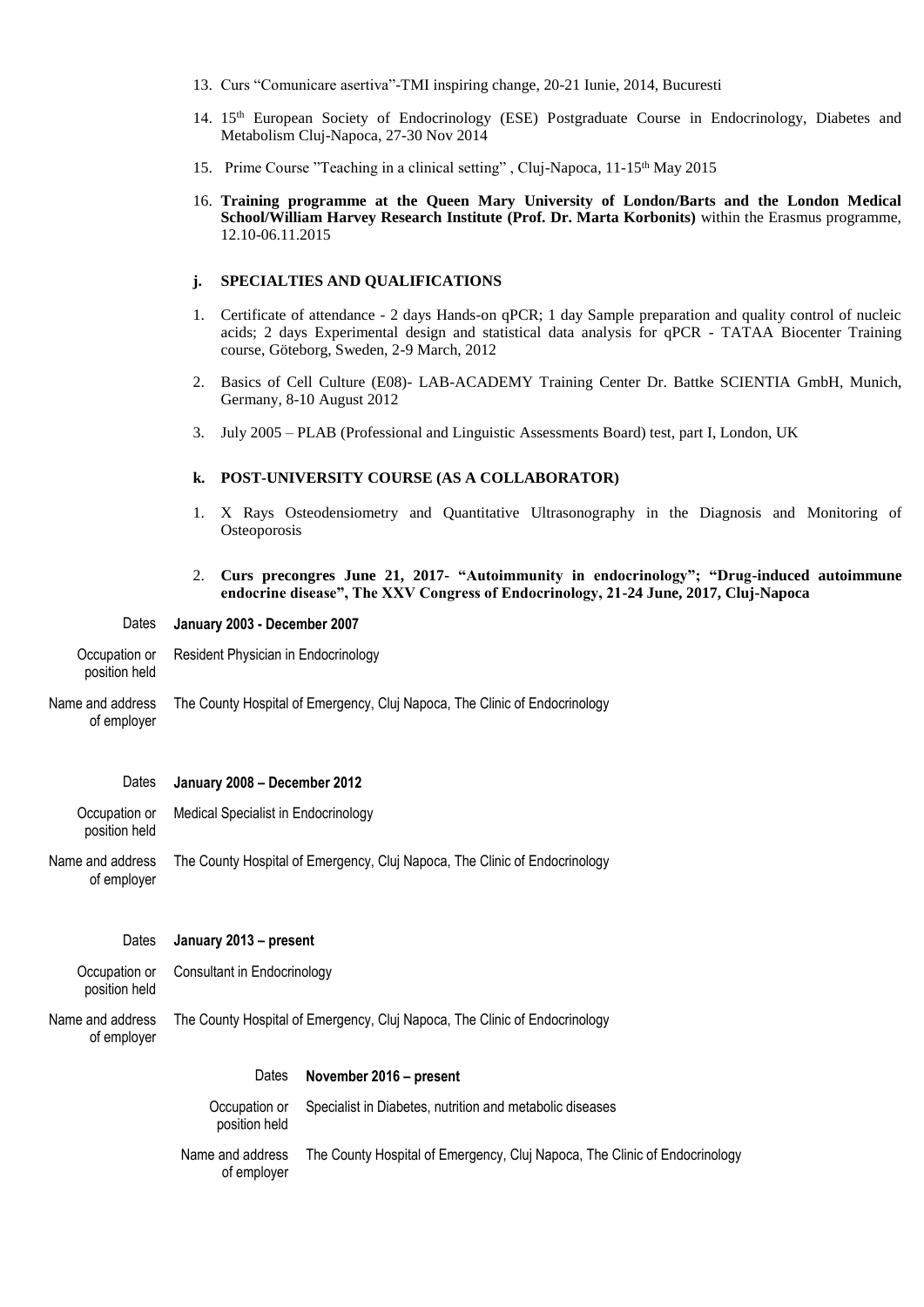| <b>Education</b><br>and training<br>Dates<br>Title of qualification<br>awarded<br>Name and type of<br>organization<br>providing education<br>and training | 2012-2014<br>'Iuliu Hatieganu' University of Medicine and Pharmacy, Cluj Napoca                                                                       |          | Master in sexology- thesis " Evaluation of female sexual dyfunction in hypothyroidism and hyperthyroidism of autoimmune<br>cause/ Evaluarea funcției sexuale feminine în hipotiroidismul și hipertiroidismul din boala tiroidiană autoimună" |                            |          |  |
|-----------------------------------------------------------------------------------------------------------------------------------------------------------|-------------------------------------------------------------------------------------------------------------------------------------------------------|----------|----------------------------------------------------------------------------------------------------------------------------------------------------------------------------------------------------------------------------------------------|----------------------------|----------|--|
| Dates                                                                                                                                                     | 2005 - 2011                                                                                                                                           |          |                                                                                                                                                                                                                                              |                            |          |  |
| Title of qualification<br>awarded                                                                                                                         | Doctor in the field of Medicine (Doctor Medicinae) (Order of the Ministry No. 4387 from 06.06.2011)<br>Scientific coordinator Prof. Dr. Ileana Duncea |          |                                                                                                                                                                                                                                              |                            |          |  |
| Name and type of<br>organization<br>providing education<br>and training                                                                                   | 'Iuliu Hatieganu' University of Medicine and Pharmacy, Cluj Napoca                                                                                    |          |                                                                                                                                                                                                                                              |                            |          |  |
| Dates                                                                                                                                                     | 1996 - 2002                                                                                                                                           |          |                                                                                                                                                                                                                                              |                            |          |  |
| Title of qualification<br>awarded                                                                                                                         | University Graduate                                                                                                                                   |          |                                                                                                                                                                                                                                              |                            |          |  |
| Name and type of<br>organisation<br>providing education<br>and training                                                                                   | Faculty of Medicine, 'Iuliu Hatieganu' University of Medicine and Pharmacy, Cluj Napoca                                                               |          |                                                                                                                                                                                                                                              |                            |          |  |
| Dates                                                                                                                                                     | 1992-1996                                                                                                                                             |          |                                                                                                                                                                                                                                              |                            |          |  |
| Title of qualification<br>awarded                                                                                                                         | Highschool graduate                                                                                                                                   |          |                                                                                                                                                                                                                                              |                            |          |  |
| Name and type of<br>organisation<br>providing education<br>and training                                                                                   | 'Dragos-Voda' National College, Sighetu-Marmatiei                                                                                                     |          |                                                                                                                                                                                                                                              |                            |          |  |
| <b>Foreign languages</b>                                                                                                                                  |                                                                                                                                                       |          |                                                                                                                                                                                                                                              |                            |          |  |
| Self-assessment                                                                                                                                           | <b>Understanding</b>                                                                                                                                  |          |                                                                                                                                                                                                                                              | <b>Speaking</b><br>Writing |          |  |
|                                                                                                                                                           | Listening                                                                                                                                             | Reading  | Spoken interaction                                                                                                                                                                                                                           | Spoken production          |          |  |
| <b>English</b>                                                                                                                                            | advanced                                                                                                                                              | advanced | advanced                                                                                                                                                                                                                                     | advanced                   | advanced |  |
| French                                                                                                                                                    | beginner                                                                                                                                              | beginner | beginner                                                                                                                                                                                                                                     | beginner                   | beginner |  |
| 2016 June 25-                                                                                                                                             |                                                                                                                                                       |          |                                                                                                                                                                                                                                              |                            |          |  |

IELTS test academic level

## **Others MEMBER IN SCIENTIFIC SOCIETES:**

- Romanian Society of Endocrinology
- Romanian Society of Psyhoneuroendocrinology
- European Society of Endocrinology
- EASD (European Association for the Study of Diabetes)